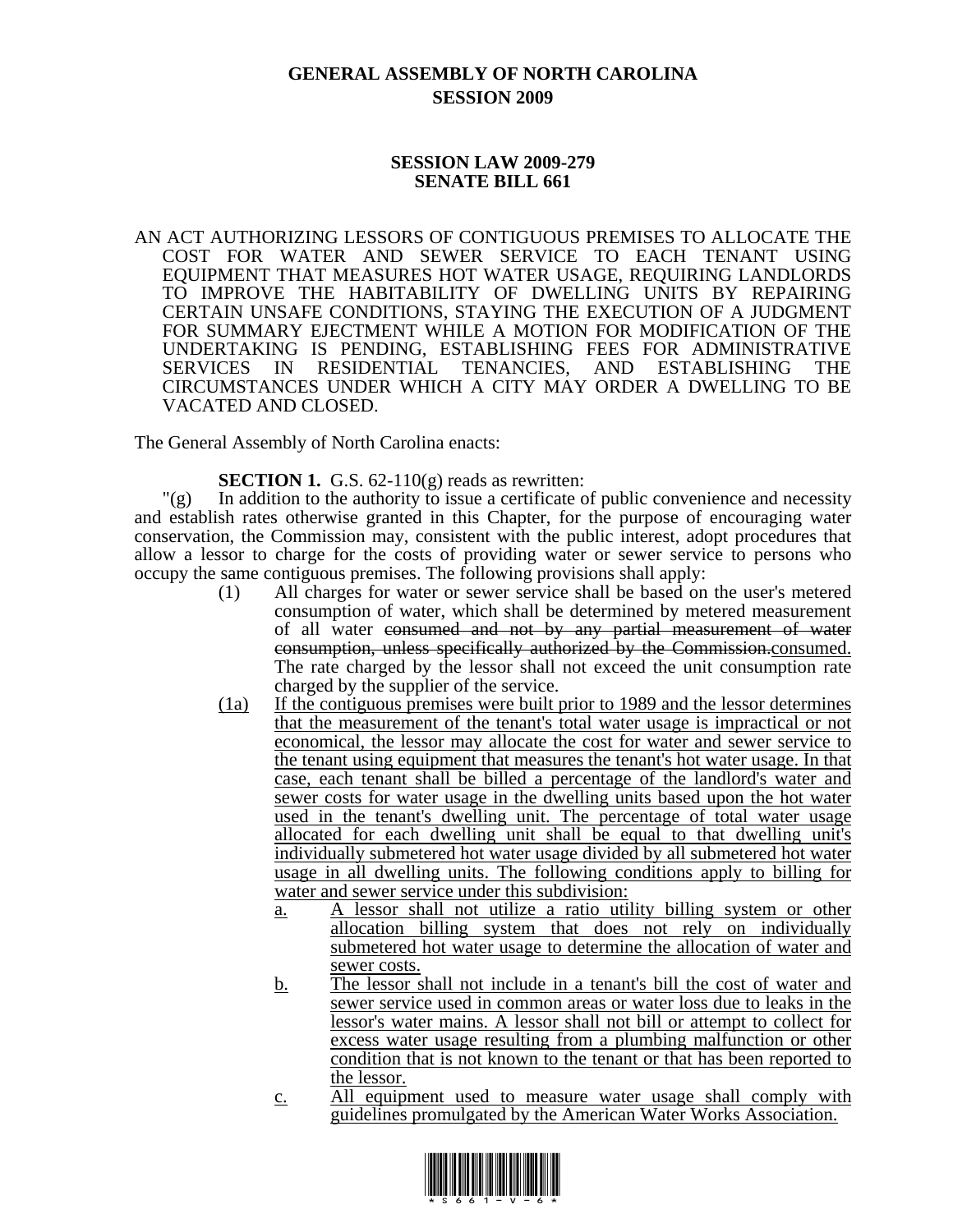- d. The lessor shall maintain records for a minimum of 12 months that demonstrate how each tenant's allocated costs were calculated for water and sewer service. Upon advanced written notice to the lessor, a tenant may inspect the records during reasonable business hours.
- e. Bills for water and sewer service sent by the lessor to the tenant shall contain all the following information:
	- 1. The amount of water and sewer services allocated to the tenant during the billing period.
	- 2. The method used to determine the amount of water and sewer services allocated to the tenant.
	- 3. Beginning and ending dates for the billing period.<br>4. The past-due date, which shall not be less than 2
	- The past-due date, which shall not be less than 25 days after the bill is mailed.
	- 5. A local or toll-free telephone number and address that the tenant can use to obtain more information about the bill.

#### ...." **SECTION 2.** G.S. 42-34(b) reads as rewritten:

"(b) During an appeal to district court, it shall be sufficient to stay execution of a judgment for ejectment if the defendant appellant pays to the clerk of superior court any rent in arrears as determined by the magistrate and signs an undertaking that he or she will pay into the office of the clerk of superior court the amount of the tenant's share of the contract rent as it becomes due periodically after the judgment was entered and, where applicable, comply with subdivision (c) below. For the sole purpose of determining the amount of rent in arrears pursuant to a judgment for possession pursuant to G.S. 42-30(iii), the magistrate's determination shall be based upon (i) the available evidence presented to the magistrate or (ii) the amounts listed on the face of the filed Complaint in Summary Ejectment. Provided however, when the magistrate makes a finding in the record, based on evidence presented in court, that there is an actual dispute as to the amount of rent in arrears that is due and the magistrate specifies the specific amount of rent in arrears in dispute, in order to stay execution of a judgment for ejectment, the defendant appellant shall not be required to pay to the clerk of superior court the amount of rent in arrears found by the magistrate to be in dispute, even if the magistrate's judgment includes this amount in the amount of rent found to be in arrears. If a defendant appellant appeared at the hearing before the magistrate and the magistrate found an amount of rent in arrears that was not in dispute, and if an attorney representing the defendant appellant on appeal to the district court signs a pleading stating that there is evidence of an actual dispute as to the amount of rent in arrears, then the defendant appellant shall not be required to pay the rent in arrears alleged to be in dispute to stay execution of a judgment for ejectment pending appeal. Any magistrate, clerk, or district court judge shall order stay of execution upon the defendant appellant's paying the undisputed rent in arrears to the clerk and signing the undertaking. If either party disputes the amount of the payment or the due date in the undertaking, the aggrieved party may move for modification of the terms of the undertaking before the clerk of superior court or the district court. Upon such motion and upon notice to all interested parties, the clerk or court shall hold a hearing within 10 calendar days of the date the motion is filed and determine what modifications, if any, are appropriate. No writ of possession or other execution of the magistrate's judgment shall take place during the time the aggrieved party's motion for modification is pending before the clerk of court."

**SECTION 3.** G.S. 42-42(a) is amended by adding a new subdivision to read as follows:

## "**§ 42-42. Landlord to provide fit premises.**

(a) The landlord shall:

…

(8) Within a reasonable period of time based upon the severity of the condition, repair or remedy any imminently dangerous condition on the premises after acquiring actual knowledge or receiving notice of the condition. Notwithstanding the landlord's repair or remedy of any imminently dangerous condition, the landlord may recover from the tenant the actual and reasonable costs of repairs that are the fault of the tenant. For purposes of this subdivision, the term "imminently dangerous condition" means any of the following: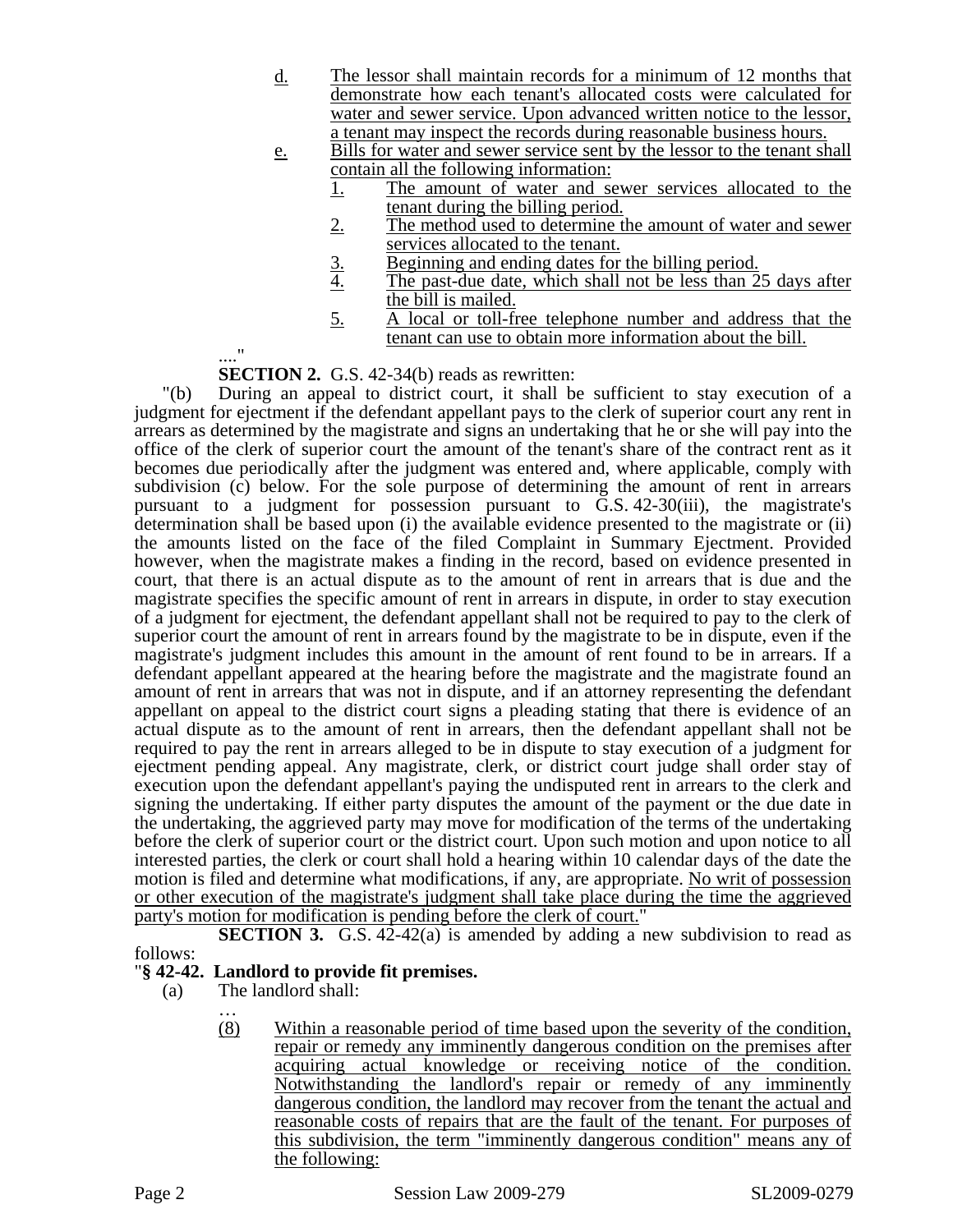- 
- Unsafe flooring or steps.
- Unsafe ceilings or roofs.
- Unsafe chimneys or flues.
- <u>a.</u><br>
<u>b.</u><br>
<u>Unsafe flooring</u><br>
<u>C.</u><br>
<u>Unsafe ceilings</u><br>
<u>E.</u><br>
<u>Lack of potable</u><br>
<u>Lack of operab</u> Lack of potable water.
- Lack of operable locks on all doors leading to the outside.
- g. Broken windows or lack of operable locks on all windows on the ground level.
- h. Lack of operable heating facilities capable of heating living areas to 65 degrees Fahrenheit when it is 20 degrees Fahrenheit outside from November 1 through March 31.
- i. Lack of an operable toilet.<br>
<u>Lack of an operable bathtu</u><br>
<u>k.</u> Rat infestation as a result
- Lack of an operable bathtub or shower.
- Rat infestation as a result of defects in the structure that make the premises not impervious to rodents.
- l. Excessive standing water, sewage, or flooding problems caused by plumbing leaks or inadequate drainage that contribute to mosquito infestation or mold."

**SECTION 4.** G.S. 42-46 reads as rewritten:

#### "**§ 42-46. Late fees.Authorized fees.**

(a) In all residential rental agreements in which a definite time for the payment of the rent is fixed, the parties may agree to a late fee not inconsistent with the provisions of this subsection, to be chargeable only if any rental payment is five days or more late. If the rent:

- (1) Is due in monthly installments, a landlord may charge a late fee not to exceed fifteen dollars (\$15.00) or five percent (5%) of the monthly rent, whichever is greater.
- (2) Is due in weekly installments, a landlord may charge a late fee not to exceed four dollars (\$4.00) or five percent (5%) of the weekly rent, whichever is greater.
- (3) Is subsidized by the United States Department of Housing and Urban Development, by the United States Department of Agriculture, by a State agency, by a public housing authority, or by a local government, any late fee shall be calculated in accordance with subdivisions (1) and (2) of this subsection on the tenant's share of the contract rent only, and the rent subsidy shall not be included.

(b) A late fee under this subsection (a) of this section may be imposed only one time for each late rental payment. A late fee for a specific late rental payment may not be deducted from a subsequent rental payment so as to cause the subsequent rental payment to be in default.

(c) Any provision of a residential rental agreement contrary to the provisions of this section is against the public policy of this State and therefore void and unenforceable.

(d) A lessor shall not charge a late fee to a lessee pursuant to subsection (a) of this section because of the lessee's failure to pay for water or sewer services provided pursuant to G.S.  $62-110(g)$ .

(e) Complaint-Filing Fee. – Pursuant to a written lease, a landlord may charge a complaint-filing fee not to exceed fifteen dollars (\$15.00) or five percent (5%) of the monthly rent, whichever is greater, only if the tenant was in default of the lease, the landlord filed and served a complaint for summary ejectment and/or money owed, the tenant cured the default or claim, and the landlord dismissed the complaint prior to judgment. The landlord can include this fee in the amount required to cure the default.

(f) Court-Appearance Fee. – Pursuant to a written lease, a landlord may charge a courtappearance fee in an amount equal to ten percent  $(10\%)$  of the monthly rent only if the tenant was in default of the lease; the landlord filed, served, and prosecuted successfully a complaint for summary ejectment and/or monies owed in the small claims court; and neither party appealed the judgment of the magistrate.

(g) Second Trial Fee. – Pursuant to a written lease, a landlord may charge a second trial fee for a new trial following an appeal from the judgment of a magistrate. To qualify for the fee, the landlord must prove that the tenant was in default of the lease and the landlord prevailed. The landlord's fee may not exceed twelve percent (12%) of the monthly rent in the lease.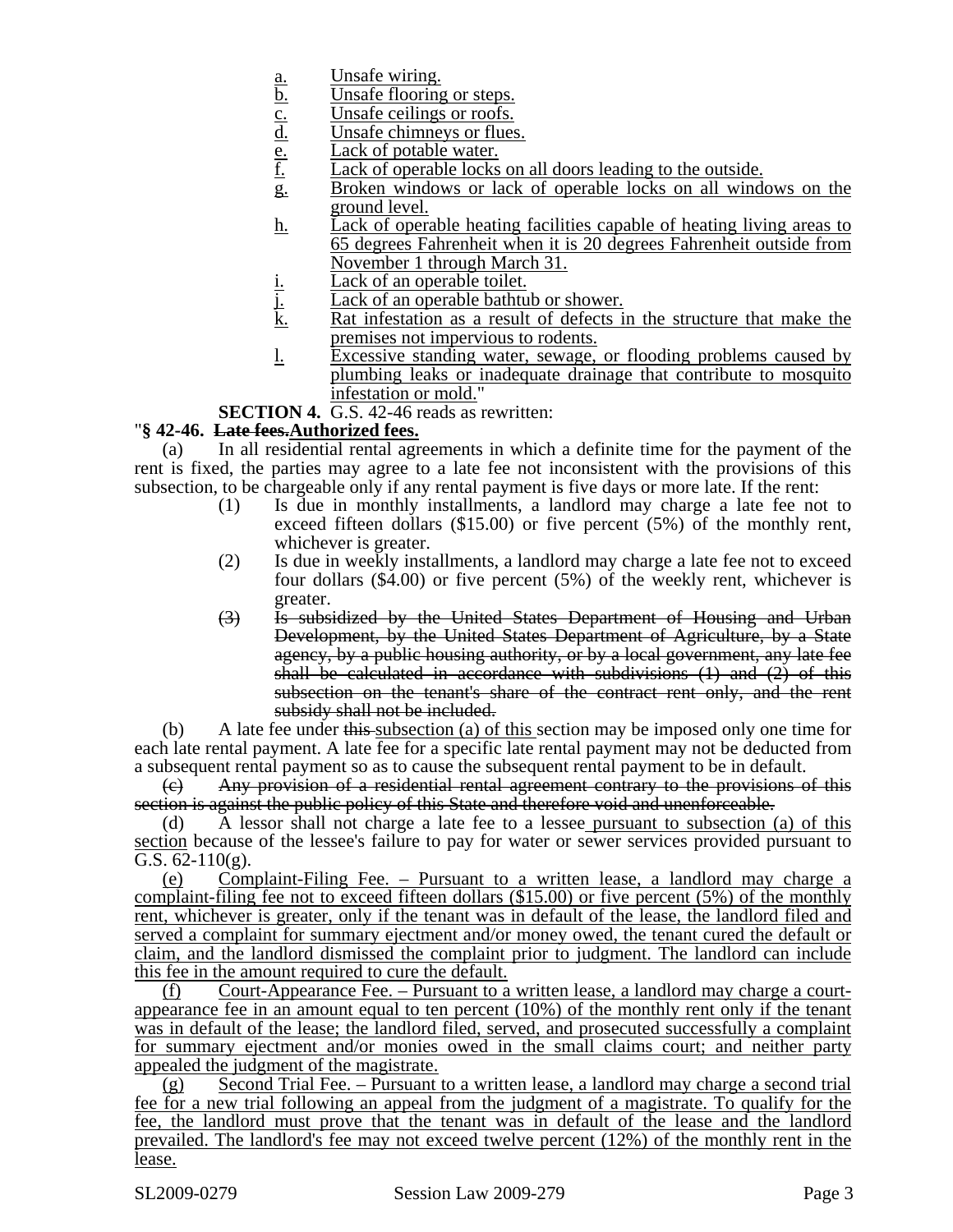- (h) Limitations on Charging and Collection of Fees.
	- (1) A landlord who claims fees under subsections (e) through (g) of this section is entitled to charge and retain only one of the above fees for the landlord's complaint for summary ejectment and/or money owed.
	- (2) A landlord who earns a fee under subsections (e) through (g) of this section may not deduct payment of that fee from a tenant's subsequent rent payment or declare a failure to pay the fee as a default of the lease for a subsequent summary ejectment action.
	- (3) It is contrary to public policy for a landlord to put in a lease or claim any fee for filing a complaint for summary ejectment and/or money owed other than the ones expressly authorized by subsections (e) through (g) of this section, and a reasonable attorney's fee as allowed by law.
	- (4) Any provision of a residential rental agreement contrary to the provisions of this section is against the public policy of this State and therefore void and unenforceable.
	- (5) If the rent is subsidized by the United States Department of Housing and Urban Development, by the United States Department of Agriculture, by a State agency, by a public housing authority, or by a local government, any fee charged pursuant to this section shall be calculated on the tenant's share of the contract rent only, and the rent subsidy shall not be included."

**SECTION 5.** G.S. 42-52 reads as rewritten:

## "**§ 42-52. Landlord's obligations.**

Upon termination of the tenancy, money held by the landlord as security may be applied as permitted in G.S. 42-51 or, if not so applied, shall be refunded to the tenant. In either case the landlord in writing shall itemize any damage and mail or deliver same to the tenant, together with the balance of the security deposit, no later than 30 days after termination of the tenancy and delivery of possession by the tenant. of the premises to the landlord. If the extent of the landlord's claim against the security deposit cannot be determined within 30 days, the landlord shall provide the tenant with an interim accounting no later than 30 days after termination of the tenancy and delivery of possession of the premises to the landlord and shall provide a final accounting within 60 days after termination of the tenancy and delivery of possession of the premises to the landlord. If the tenant's address is unknown the landlord shall apply the deposit as permitted in G.S. 42-51 after a period of 30 days and the landlord shall hold the balance of the deposit for collection by the tenant for at least six months. The landlord may not withhold as damages part of the security deposit for conditions that are due to normal wear and tear nor may the landlord retain an amount from the security deposit which exceeds his actual damages."

**SECTION 6.** G.S. 42-55 reads as rewritten: "**§ 42-55. Remedies.** 

If the landlord or the landlord's successor in interest fails to account for and refund the balance of the tenant's security deposit as required by this Article, the tenant may institute a civil action to require the accounting of and the recovery of the balance of the deposit. The willful failure of a landlord to comply with the deposit, bond, or notice requirements of this Article shall void the landlord's right to retain any portion of the tenant's security deposit as otherwise permitted under G.S. 42-51. In addition to other remedies at law and equity, the tenant may recover damages resulting from noncompliance by the landlord; and upon a finding by the court that the party against whom judgment is rendered was in willful noncompliance with this Article, the court may, in its discretion, allow a reasonable attorney's fee to the duly licensed attorney representing the prevailing party, such attorney's fee to be taxed as part of the cost of court. such willful noncompliance is against the public policy of this State and the court

# may award attorney's fees to be taxed as part of the costs of court."<br>**SECTION 7.** G.S. 160A-443 reads as rewritten:<br>**"**§ 160A-443. Ordinance authorized as to repair, closing, and demolition; order of public **officer.**

Upon the adoption of an ordinance finding that dwelling conditions of the character described in G.S. 160A-441 exist within a city, the governing body of the city is hereby authorized to adopt and enforce ordinances relating to dwellings within the city's territorial jurisdiction that are unfit for human habitation. These ordinances shall include the following provisions: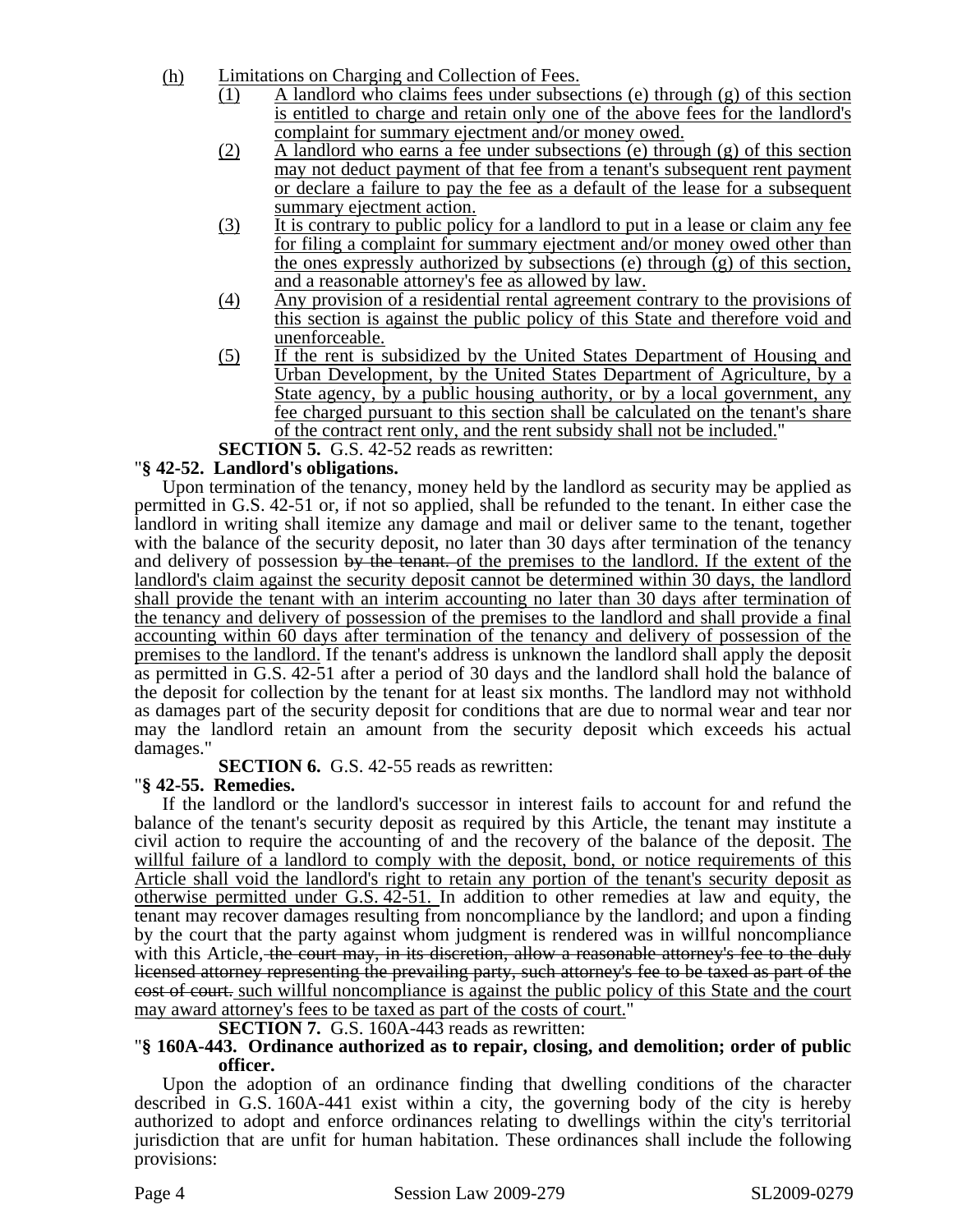…

(3) That if, after notice and hearing, the public officer determines that the dwelling under consideration is unfit for human habitation, he shall state in writing his findings of fact in support of that determination and shall issue and cause to be served upon the owner thereof an order,

- a. If the repair, alteration or improvement of the dwelling can be made at a reasonable cost in relation to the value of the dwelling (the ordinance of the city may fix a certain percentage of this value as being reasonable), requiring the owner, within the time specified, to repair, alter or improve the dwelling in order to render it fit for human habitation or to vacate and close the dwelling as a human habitation; orhabitation. The order may require that the property be vacated and closed only if continued occupancy during the time allowed for repair will present a significant threat of bodily harm, taking into account the nature of the necessary repairs, alterations, or improvements; the current state of the property; and any additional risks due to the presence and capacity of minors under the age of 18 or occupants with physical or mental disabilities. The order shall state that the failure to make timely repairs as directed in the order shall make the dwelling subject to the issuance of an unfit order under subdivision (4) of this section; or
- b. If the repair, alteration or improvement of the dwelling cannot be made at a reasonable cost in relation to the value of the dwelling (the ordinance of the city may fix a certain percentage of this value as being reasonable), requiring the owner, within the time specified in the order, to remove or demolish such dwelling. However, notwithstanding any other provision of law, if the dwelling is located in a historic district of the city and the Historic District Commission determines, after a public hearing as provided by ordinance, that the dwelling is of particular significance or value toward maintaining the character of the district, and the dwelling has not been condemned as unsafe, the order may require that the dwelling be vacated and closed consistent with G.S. 160A-400.14(a).
- (4) That, if the owner fails to comply with an order to repair, alter or improve or to vacate and close the dwelling, the public officer may cause the dwelling to be repaired, altered or improved or to be vacated and closed; that the public officer may cause to be posted on the main entrance of any dwelling so closed, a placard with the following words: "This building is unfit for human habitation; the use or occupation of this building for human habitation is prohibited and unlawful." Occupation of a building so posted shall constitute a Class 1 misdemeanor. The duties of the public officer set forth in this subdivision shall not be exercised until the governing body shall have by ordinance ordered the public officer to proceed to effectuate the purpose of this Article with respect to the particular property or properties which the public officer shall have found to be unfit for human habitation and which property or properties shall be described in the ordinance. This ordinance shall be recorded in the office of the register of deeds in the county wherein the property or properties are located and shall be indexed in the name of the property owner in the grantor index.
- (5) That, if the owner fails to comply with an order to remove or demolish the dwelling, the public officer may cause such dwelling to be removed or demolished. The duties of the public officer set forth in this subdivision subdivisions (4) and (5) shall not be exercised until the governing body shall have by ordinance ordered the public officer to proceed to effectuate the purpose of this Article with respect to the particular property or properties which the public officer shall have found to be unfit for human habitation and which property or properties shall be described in the ordinance. No such ordinance shall be adopted to require demolition of a dwelling until the owner has first been given a reasonable opportunity to bring it into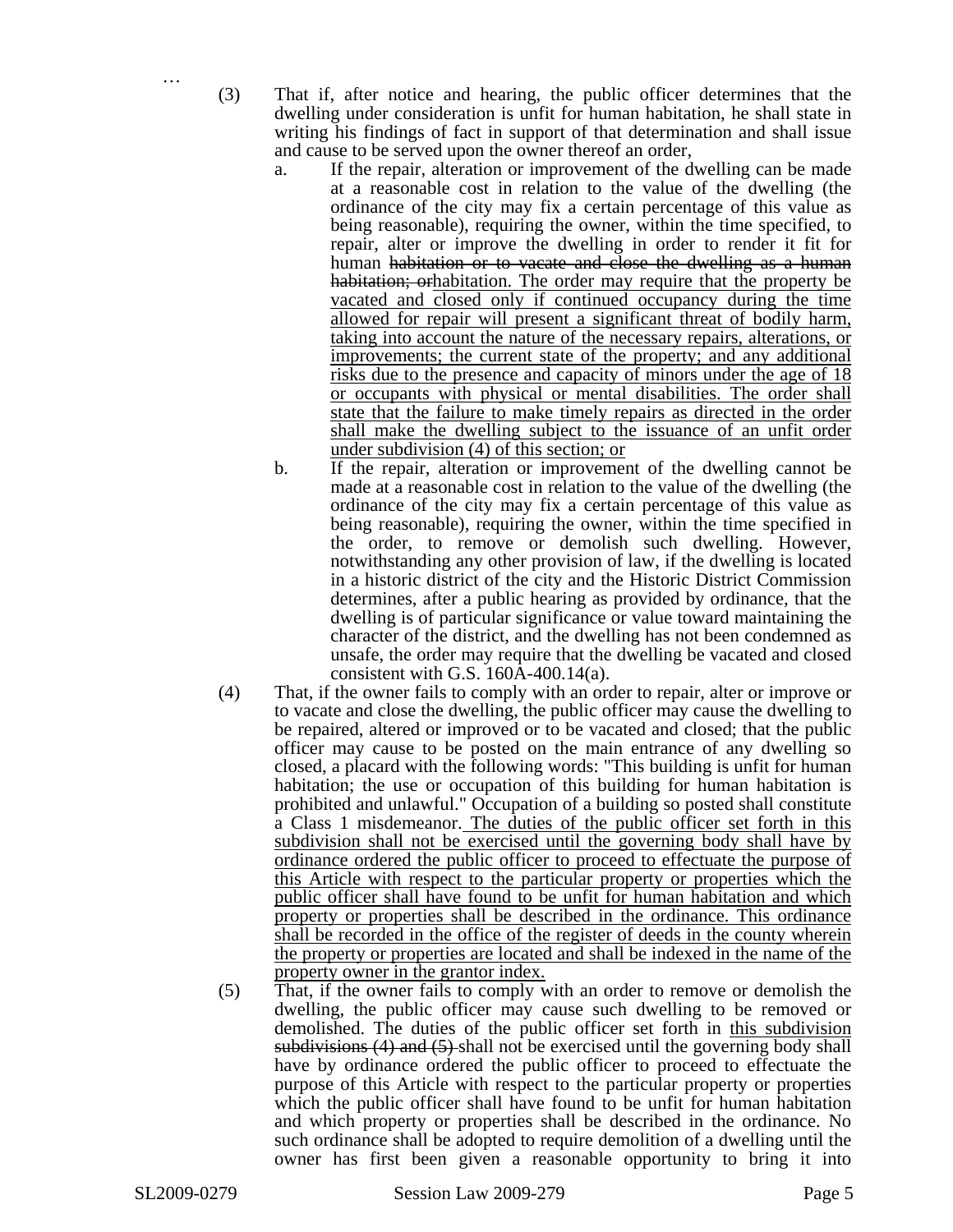conformity with the housing code. This ordinance shall be recorded in the office of the register of deeds in the county wherein the property or properties are located and shall be indexed in the name of the property owner in the grantor index.

- (5a) If the governing body shall have adopted an <del>ordinance, o</del>rdinance as provided in subdivision (4) of this section, or the public officer shall have:
	- a. In a municipality located in counties which have a population in excess of 71,000 by the last federal census (including the entirety of any municipality located in more than one county at least one county of which has a population in excess of 71,000), other than municipalities with a population in excess of 190,000 by the last federal census, issued an order, ordering a dwelling to be repaired or vacated and closed, as provided in subdivision (3)a, and if the owner has vacated and closed such dwelling and kept such dwelling has been vacated and closed for a period of one year pursuant to the ordinance or order;
	- b. In a municipality with a population in excess of 190,000 by the last federal census, commenced proceedings under the substandard housing regulations regarding a dwelling to be repaired or vacated and closed, as provided in subdivision (3)a., and if the owner has vacated and closed such dwelling and kept such dwelling has been vacated and closed for a period of one year pursuant to the ordinance or after such proceedings have commenced,

then if the governing body shall find that the owner has abandoned the intent and purpose to repair, alter or improve the dwelling in order to render it fit for human habitation and that the continuation of the dwelling in its vacated and closed status would be inimical to the health, safety, morals and welfare of the municipality in that the dwelling would continue to deteriorate, would create a fire and safety hazard, would be a threat to children and vagrants, would attract persons intent on criminal activities, would cause or contribute to blight and the deterioration of property values in the area, and would render unavailable property and a dwelling which might otherwise have been made available to ease the persistent shortage of decent and affordable housing in this State, then in such circumstances, the governing body may, after the expiration of such one year period, enact an ordinance and serve such ordinance on the owner, setting forth the following:

- a. If it is determined that the repair of the dwelling to render it fit for human habitation can be made at a cost not exceeding fifty percent (50%) of the then current value of the dwelling, the ordinance shall require that the owner either repair or demolish and remove the dwelling within 90 days; or
- b. If it is determined that the repair of the dwelling to render it fit for human habitation cannot be made at a cost not exceeding fifty percent (50%) of the then current value of the dwelling, the ordinance shall require the owner to demolish and remove the dwelling within 90 days.

This ordinance shall be recorded in the Office of the Register of Deeds in the county wherein the property or properties are located and shall be indexed in the name of the property owner in the grantor index. If the owner fails to comply with this ordinance, the public officer shall effectuate the purpose of the ordinance.

This subdivision only applies to municipalities located in counties which have a population in excess of 71,000 by the last federal census (including the entirety of any municipality located in more than one county at least one county of which has a population in excess of 71,000).

[This subdivision does not apply to the local government units listed in subdivision (5b) of this section.]

(5b) If the governing body shall have adopted an ordinance, ordinance as provided in subdivision (4) of this section, or the public officer shall have: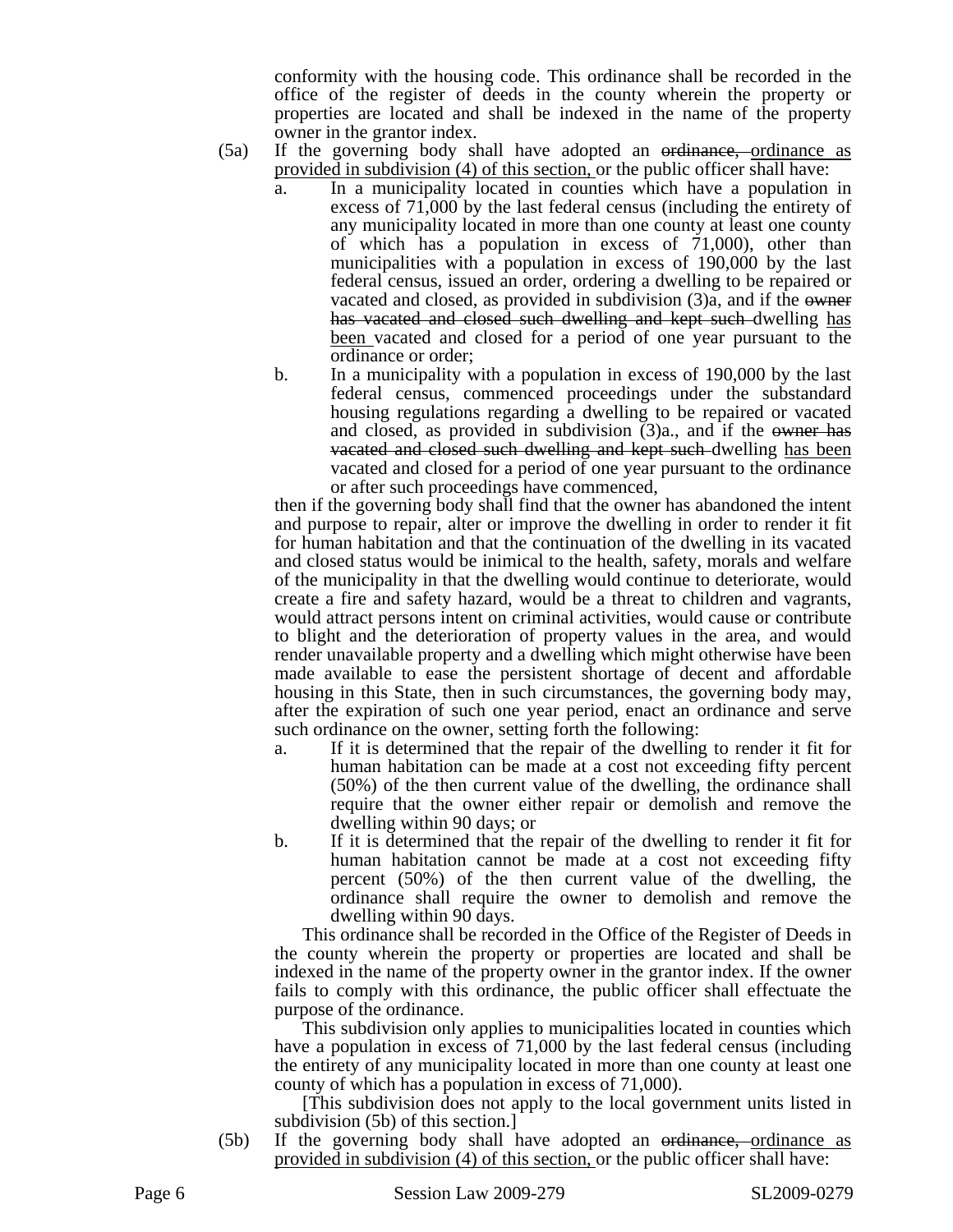a. In a municipality other than municipalities with a population in excess of 190,000 by the last federal census, issued an order, ordering a dwelling to be repaired or vacated and closed, as provided in subdivision (3)a, and if the owner has vacated and closed such dwelling and kept such dwelling has been vacated and closed for a period of one year pursuant to the ordinance or order;

b. In a municipality with a population in excess of 190,000 by the last federal census, commenced proceedings under the substandard housing regulations regarding a dwelling to be repaired or vacated and closed, as provided in subdivision (3)a., and if the owner has vacated and closed such dwelling and kept such dwelling has been vacated and closed for a period of one year pursuant to the ordinance or after such proceedings have commenced,

then if the governing body shall find that the owner has abandoned the intent and purpose to repair, alter or improve the dwelling in order to render it fit for human habitation and that the continuation of the dwelling in its vacated and closed status would be inimical to the health, safety, morals and welfare of the municipality in that the dwelling would continue to deteriorate, would create a fire and safety hazard, would be a threat to children and vagrants, would attract persons intent on criminal activities, would cause or contribute to blight and the deterioration of property values in the area, and would render unavailable property and a dwelling which might otherwise have been made available to ease the persistent shortage of decent and affordable housing in this State, then in such circumstances, the governing body may, after the expiration of such one year period, enact an ordinance and serve such ordinance on the owner, setting forth the following:

- a. If it is determined that the repair of the dwelling to render it fit for human habitation can be made at a cost not exceeding fifty percent (50%) of the then current value of the dwelling, the ordinance shall require that the owner either repair or demolish and remove the dwelling within 90 days; or
- b. If it is determined that the repair of the dwelling to render it fit for human habitation cannot be made at a cost not exceeding fifty percent (50%) of the then current value of the dwelling, the ordinance shall require the owner to demolish and remove the dwelling within 90 days.

This ordinance shall be recorded in the Office of the Register of Deeds in the county wherein the property or properties are located and shall be indexed in the name of the property owner in the grantor index. If the owner fails to comply with this ordinance, the public officer shall effectuate the purpose of the ordinance.

This subdivision applies to the Cities of Eden, Lumberton, Roanoke Rapids, and Whiteville, to the municipalities in Lee County, and the Towns of Bethel, Farmville, Newport, and Waynesville only.

- (6) Liens.
	- a. That the amount of the cost of repairs, alterations or improvements, or vacating and closing, or removal or demolition by the public officer shall be a lien against the real property upon which the cost was incurred, which lien shall be filed, have the same priority, and be collected as the lien for special assessment provided in Article 10 of this Chapter.
	- b. If the real property upon which the cost was incurred is located in an incorporated city, then the amount of the cost is also a lien on any other real property of the owner located within the city limits or within one mile thereof except for the owner's primary residence. The additional lien provided in this sub-subdivision is inferior to all prior liens and shall be collected as a money judgment.
	- c. If the dwelling is removed or demolished by the public officer, he shall sell the materials of the dwelling, and any personal property,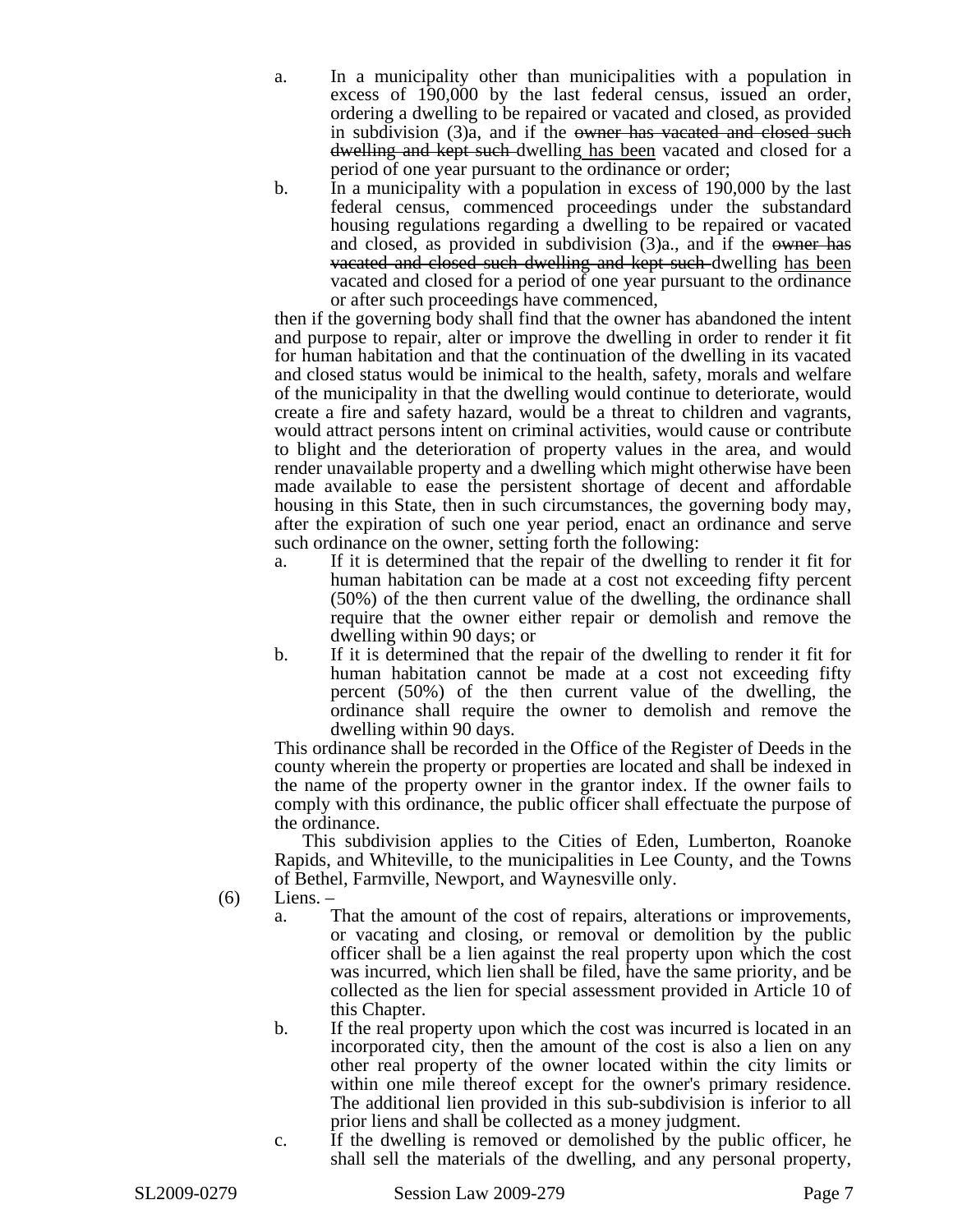fixtures or appurtenances found in or attached to the dwelling, and shall credit the proceeds of the sale against the cost of the removal or demolition and any balance remaining shall be deposited in the superior court by the public officer, shall be secured in a manner directed by the court, and shall be disbursed by the court to the persons found to be entitled thereto by final order or decree of the court. Nothing in this section shall be construed to impair or limit in any way the power of the city to define and declare nuisances and to cause their removal or abatement by summary proceedings, or otherwise.

- (7) If any occupant fails to comply with an order to vacate a dwelling, the public officer may file a civil action in the name of the city to remove such occupant. The action to vacate the dwelling shall be in the nature of summary ejectment and shall be commenced by filing a complaint naming as parties-defendant any person occupying such dwelling. The clerk of superior court shall issue a summons requiring the defendant to appear before a magistrate at a certain time, date and place not to exceed 10 days from the issuance of the summons to answer the complaint. The summons and complaint shall be served as provided in G.S. 42-29. The summons shall be returned according to its tenor, and if on its return it appears to have been duly served, and if at the hearing the public officer produces a certified copy of an ordinance adopted by the governing body pursuant to subdivision (5) authorizing the officer to proceed to vacate the occupied dwelling, the magistrate shall enter judgment ordering that the premises be vacated and that all persons be removed. The judgment ordering that the dwelling be vacated shall be enforced in the same manner as the judgment for summary ejectment entered under G.S. 42-30. An appeal from any judgment entered hereunder by the magistrate may be taken as provided in G.S. 7A-228, and the execution of such judgment may be stayed as provided in G.S. 7A-227. An action to remove an occupant of a dwelling who is a tenant of the owner may not be in the nature of a summary ejectment proceeding pursuant to this paragraph unless such occupant was served with notice at least 30 days before the filing of the summary ejectment proceeding that the governing body has ordered the public officer to proceed to exercise his duties under subdivisions (4) and (5) of this section to vacate and close or remove and demolish the dwelling.
- (8) That whenever a determination is made pursuant to subdivision (3) of this section that a dwelling must be vacated and closed, or removed or demolished, under the provisions of this section, notice of the order shall be given by first-class mail to any organization involved in providing or restoring dwellings for affordable housing that has filed a written request for such notices. A minimum period of 45 days from the mailing of such notice shall be given before removal or demolition by action of the public officer, to allow the opportunity for any organization to negotiate with the owner to make repairs, lease, or purchase the property for the purpose of providing affordable housing. The public officer or clerk shall certify the mailing of the notices, and the certification shall be conclusive in the absence of fraud. Only an organization that has filed a written request for such notices may raise the issue of failure to mail such notices, and the sole remedy shall be an order requiring the public officer to wait 45 days before causing removal or demolition."